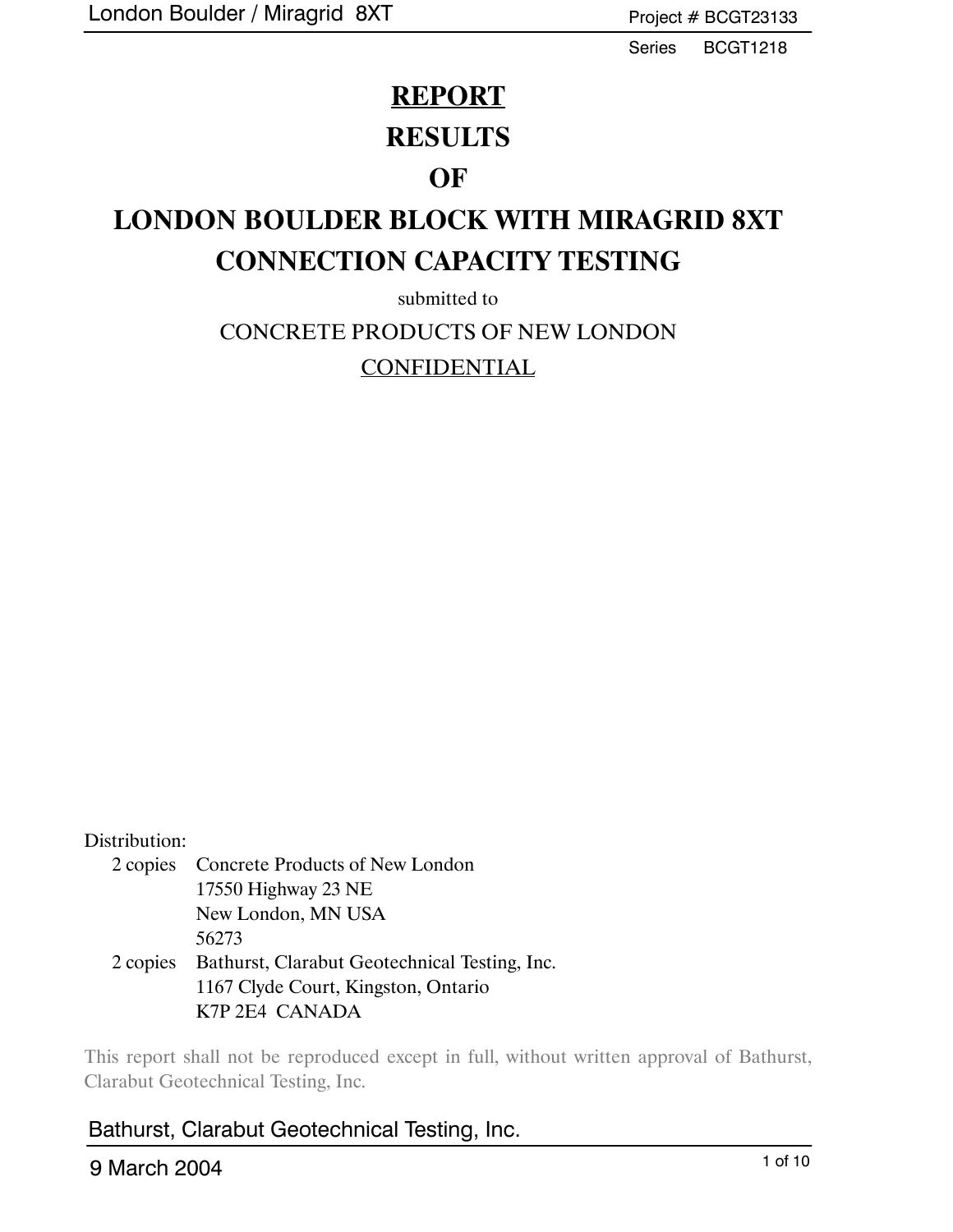#### **Introduction**

This report gives the results of a connection testing program carried out to evaluate the mechanical/frictional performance of the connection between London Boulder<sup>®</sup> modular concrete block units manufactured by Concrete Products of New London and Miragrid $^{\circledR}$  8XT geogrid.

The test program was initiated in response to an Email authorization to proceed from Mr. Kelly Morrell of Concrete Products of New London, received 15 January 2004*.*

The tests were carried out at the laboratories of Bathurst, Clarabut Geotechnical Testing, Inc. in Kingston, Ontario, under the supervision of Mr. Peter Clarabut.

#### **Objectives of test program**

The facing-geogrid connection between London Boulder concrete block units and Miragrid 8XT geogrid was investigated using a large-scale connection test apparatus.

The principal objective of the testing was to evaluate the mechanical/frictional performance of these connections. A second objective was to make preliminary recommendations for the selection of long-term tensile connection capacities to be used in the design and analysis of geogrid-reinforced soil wall systems that employ London Boulder blocks in combination with Miragrid 8XT geogrid.

#### **Materials**

London Boulder blocks are semi-solid concrete blocks weighing approximately 2200 pounds per unit. The nominal dimensions of the block are 42 inches wide (toe to heel) by 18 inches high by 48 inches long. Construction alignment is achieved by means of a concrete lip located at the back and bottom of the block. The installation arrangement is illustrated in **Figure 1**. A photograph of the London Boulder block unit is shown in**Figure 2**. The blocks used in this series of testswere supplied by Concrete Products of New London and were received at our laboratory on 23 January 2004.

Miragrid 8XT is a coated bi-directional grid composed of 100% polyester multifilament yarn with a tensile strength of 7000 lb/ft in the machine direction (based on ASTM D 6637 method of test and reported in the 2003 Specifier's Guide, published December 2002). The Miragrid 8XT used in this connection series was from roll #30010072 and received at our laboratory on 26 June 2002.

#### **Apparatus and general test procedure**

The method of test used in this investigation follows that reported by Bathurst and Simac (1993) and recommended by the NCMA (Simac et al. 1993) and ASTM D 6638. A brief description of the apparatus and test methodology is presented here. The test apparatus used to perform the tests is illustrated in **Figure 1**. The test apparatus allows tensile loads of up to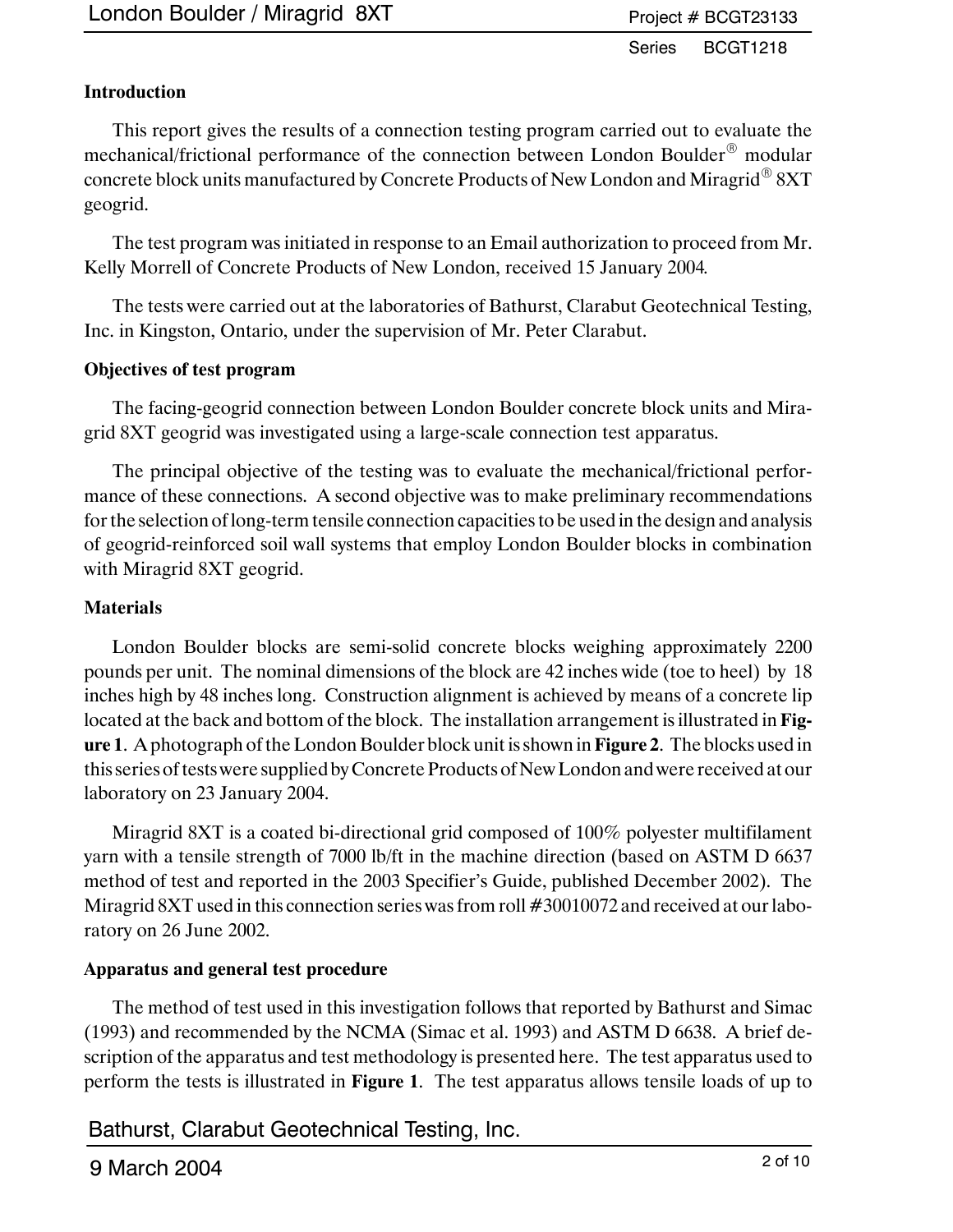#### Series BCGT1218

35,000 pounds to be applied to the geogrid while it is confined between two block layers. The facing blocks were laterally restrained and surcharged vertically. Strips of geogrid reinforcement 39 inches (1 meter) wide were attached to a roller clamp and the geogrid extended over the lower facing block. The next block was then placed over the geogrid simulating the technique that would be used in the field. Two wire-line LVDT(s) were connected to the geogrid to measure geogrid displacement at the back of the blocks. Wall heights were simulated by placing one block course over the interface and applying an additional surcharge load using the vertically-oriented hydraulic jack shown in**Figure 1**. A gum rubber mat was placed over the top layer of blocks to ensure a uniform distribution of vertical surcharge pressure. The connection force was applied at a constant rate of displacement (i.e. 0.75 inches/minute) using a computercontrolled hydraulic actuator. The load and displacements measured by the actuator and the LVDT(s) were recorded continuously during the test by a microcomputer/data acquisition system. All blocks used in the tests were visually inspected to confirm that they were free of defects. Each test was continued until there was a sustained loss in connection strength due to geogrid longitudinal member failure. Following each test, the blocks were removed and the geogrid examined to confirm failure modes. A virgin specimen of geogrid was used for each test.

The only variable in this series of connection tests was the magnitude of surcharge load.

#### **Test program**

The surcharge loads used in the test program are given in **Table 1**. Also tabulated are the failure loads observed for each test.

#### **Test results**

A summary of tensile loads at peak capacity and after 3/4 inch displacement is given in **Figure 3**.

The peak connection strength between London Boulder units and Miragrid 8XT for walls between 2.5 and 15.1 feet in height ranged between 16 and 37% of the index tensile strength of 7000 lb/ft in the machine direction (based on ASTM D 6637 method of test and reported in the 2003 Specifier's Guide, published December 2002).

Two repeat tests were performed and the results in **Figure 3** illustrate that there is variability in connection capacity between nominal identical tests. This variability is less than  $\pm 10\%$  of the mean peak load criterion required by the NCMA (e.g. maximum variability is less than 5.0%) and is likely the result of small differences in the setting up of the blocks and laying out of the geogrid reinforcement. The trends in data for connection capacities at 3/4 inch displacement and peak connection loads have been plotted using linear curves. The reduced connection capacity at lower surcharge loads may be due to the combined effect of lower surcharge pressure and more grid slippage.

All tests ended in geogrid rupture after large deformation. There was also evidence of slippage of the geogrid within the concrete block-geogrid interface in all tests. Geogrid straining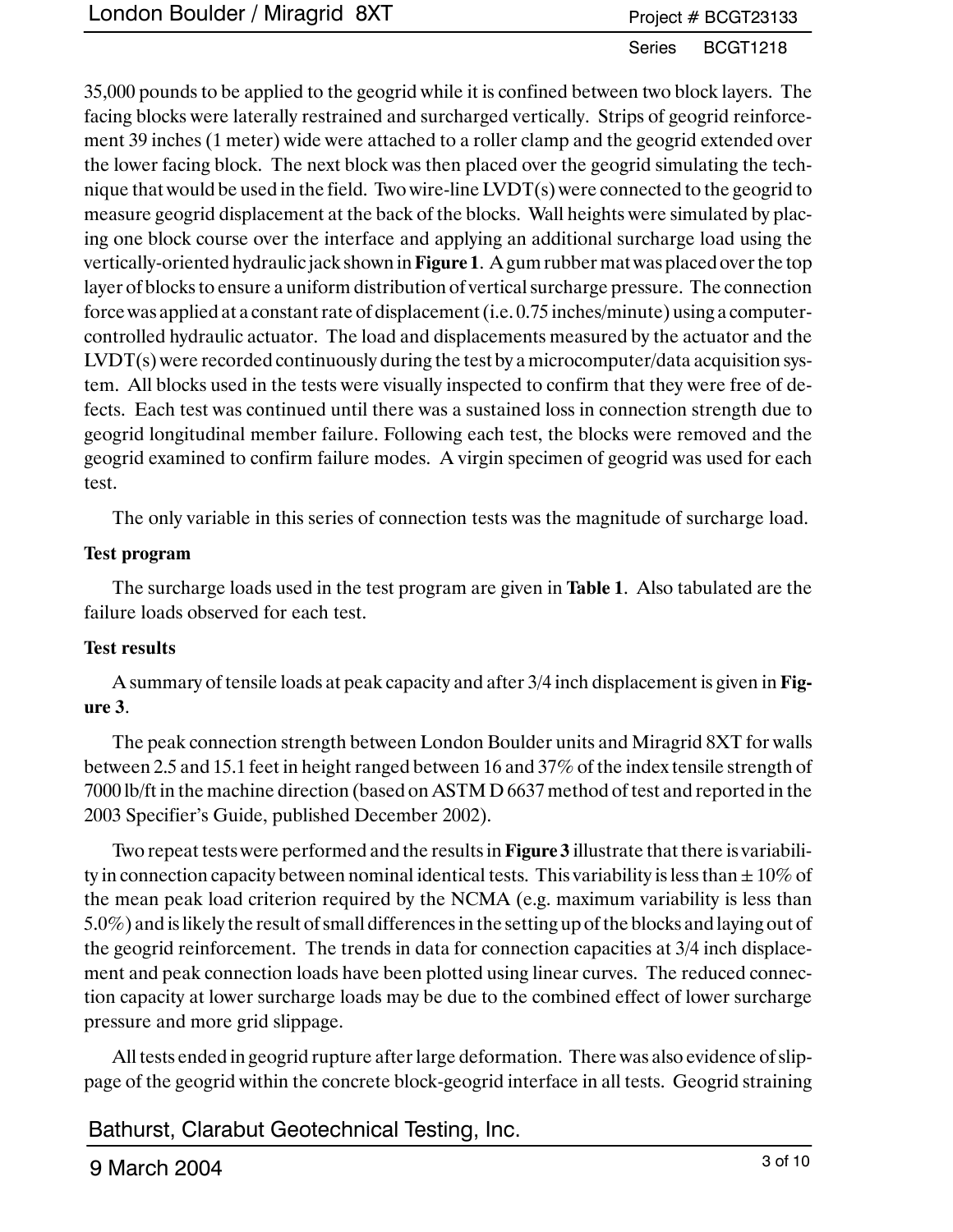and slippage caused abrasion of longitudinal members as the geogrid was pulled across the concrete surfaces. The amount of slippage was seen to diminish with an increase in wall height.

#### **Implications to London Boulder design and construction with Miragrid 8XT geogrid**

The long-term design connection strength in the field must be less than the peak capacity envelope determined in this test series for the same method and quality of construction. The NCMA Segmental Retaining Wall Design Manual (First Edition, 1993) recommends that the design connection capacity at a given surcharge load for a critical wall structure be the lesser of the peak capacity divided by a minimum factor of safety (not less than 1.5) or the capacity based on a 3/4 inch displacement criterion. The *design* curve in **Figure 4** is controlled by the 3/4 inch displacement criterion.

The design capacity envelope illustrated in **Figure 4** should be used with caution. The actual design capacity envelope should be lower if the quality of construction in the field is less than that adopted in this controlled laboratory investigation and/or lower quality concrete is used in the manufacture of the blocks. For example, the interface concrete surfaces should be free of debris before placement of geogrid and blocks in order to minimize abrasion to the geogrid and to maximize the frictional resistance that is developed at the concrete block-geogrid interface.

Itis very important that production blocks have uniform dimensions so that there is no stepping at the block joints that can lead to non-uniform frictional resistance at the block-geogrid interface, pinching of the geogrid at the block edges and possibly fracture of the concrete units.

#### **Summary of conclusions**

A laboratory testing program was carried out to evaluate the mechanical/frictional connection performance of London Boulder modular block facing units in combination with Miragrid 8XT geogrid. The following conclusions can be drawn:

- 1. The peak connection strength between London Boulder units and Miragrid 8XT geogrid for walls between 2.5 and 15.1 feet in height ranged between 16 and 37% of the index tensile strength of 7000 lb/ft in the machine direction (based on ASTM D 6637 method of test and reported in the 2003 Specifier's Guide, published December 2002).
- 2. The trends in data for connection capacities at 3/4 inch displacement and peak connection loads have been plotted using linear curves.
- 3. Care must be taken during the installation of London Boulder units in order to prevent accumulation of soil and rock debris at the concrete block-geogrid interface surfaces. This debris may significantly reduce the capacity of the London Boulder facing unit-geogrid system.
- 4. The design envelope in **Figure 4** is based on an interpretation of test data as recommended in the NCMA Segmental Retaining Wall Design Manual (First Edition, 1993). The choice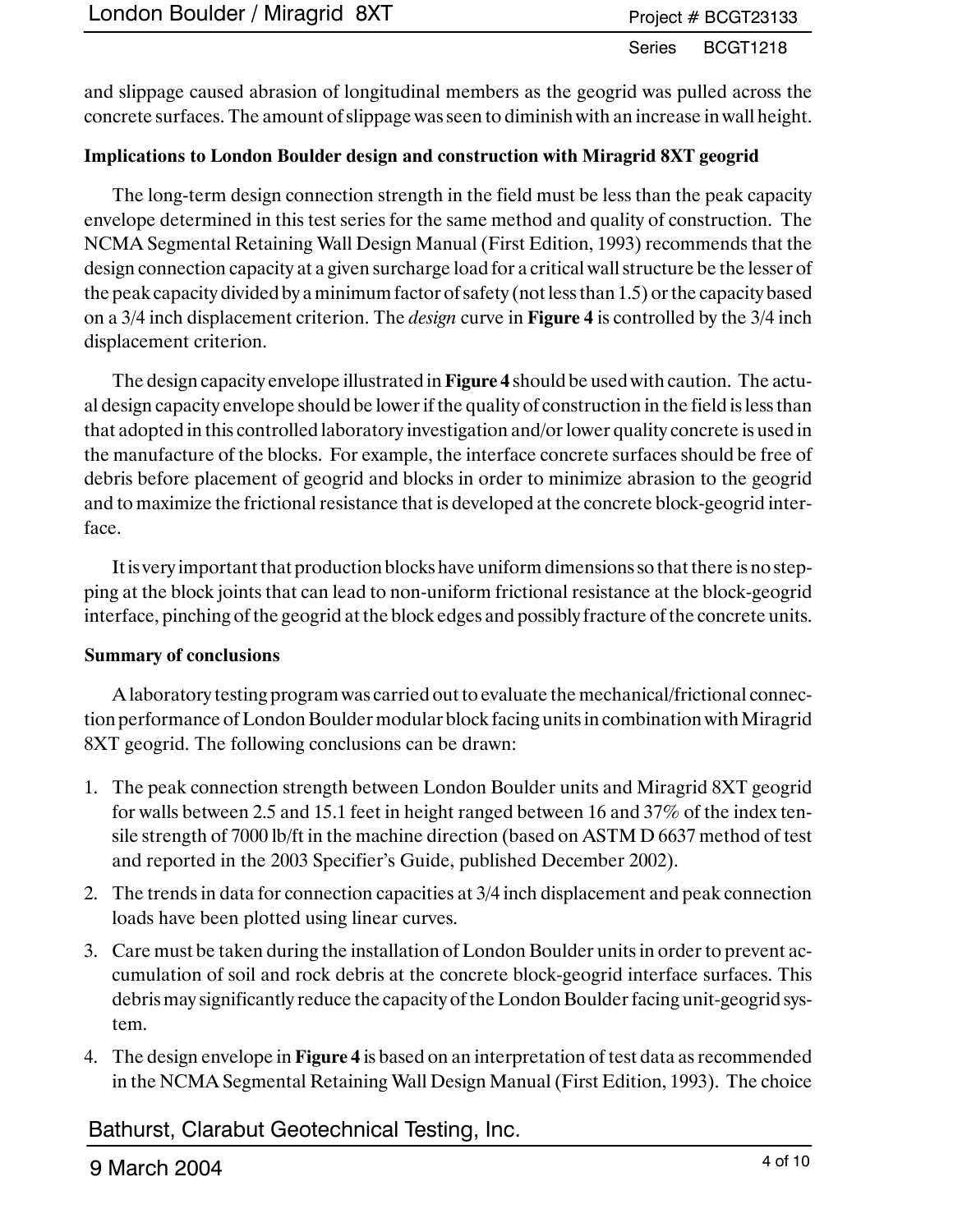Series BCGT1218

of design connection strengths may vary from site to site and quality of construction in the field may require lower design values than those taken from **Figure 4**.

Warts

P. Clarabut, C.E.T.



R. J. Bathurst, Ph.D., P. Eng.

## REFERENCES

ASTM D 6638-01. Standard Test Method for Determining Connection Strength between Geosynthetic Reinforcement and Segmental Concrete Units (Modular Concrete Blocks), American Society for Testing and Materials, West Conshohocken, PA 19428-2958 USA

Bathurst, R.J. and Simac, M.R., 1993. Laboratory Testing of Modular Unit/Geogrid Facing Connections, *ASTM Symposium on Geosynthetic Soil Reinforcement Testing Procedures*, San Antonio, 19 January 1993

Simac, M.R., Bathurst, R.J., Berg, R.R. and Lothspeich, S.E., 1993. *NCMA Segmental Retaining Wall Design Manual (First Edition),* National Concrete Masonry Association*,* 2302 Horse Pen Road, Herndon, VA 22071-3406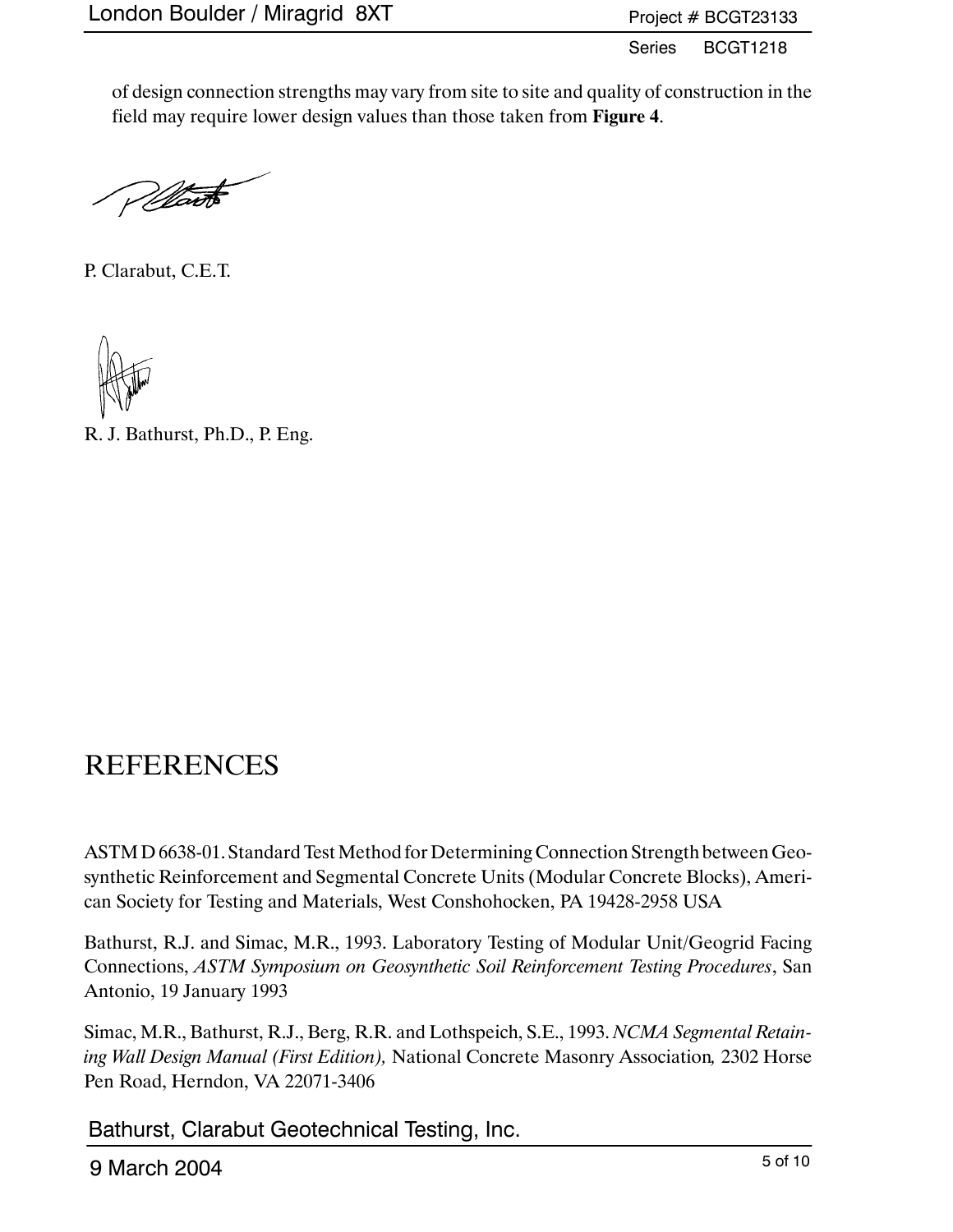# **Table 1**

Test Program: London Boulder modular block unit - Miragrid 8XT geogrid connection

| Test<br>number | normal<br>load<br>(lb/ft) | approximate<br>wall height<br>(feet) | approximate<br>number of<br>blocks | tensile capacity<br>(lb/ft) at $3/4$ inch<br>displacement | peak tensile<br>capacity (lb/ft) |
|----------------|---------------------------|--------------------------------------|------------------------------------|-----------------------------------------------------------|----------------------------------|
|                | 5141                      | 15.1                                 | 10.0                               | 845                                                       | 2580                             |
| $\overline{2}$ | 4219                      | 12.4                                 | 8.2                                | 816                                                       | 2552                             |
| 3              | 3341                      | 9.8                                  | 6.5                                | 805                                                       | 2023                             |
| $\overline{4}$ | 2543                      | 7.4                                  | 5.0                                | 680                                                       | 2071                             |
| 5              | 2588                      | 7.6                                  | 5.1                                | 716                                                       | 2243                             |
| 6              | 2537                      | 7.4                                  | 5.0                                | 744                                                       | 2092                             |
| 7              | 1682                      | 4.9                                  | 3.3                                | 817                                                       | 1631                             |
| 8              | 844                       | 2.5                                  | 1.6                                | 636                                                       | 1108                             |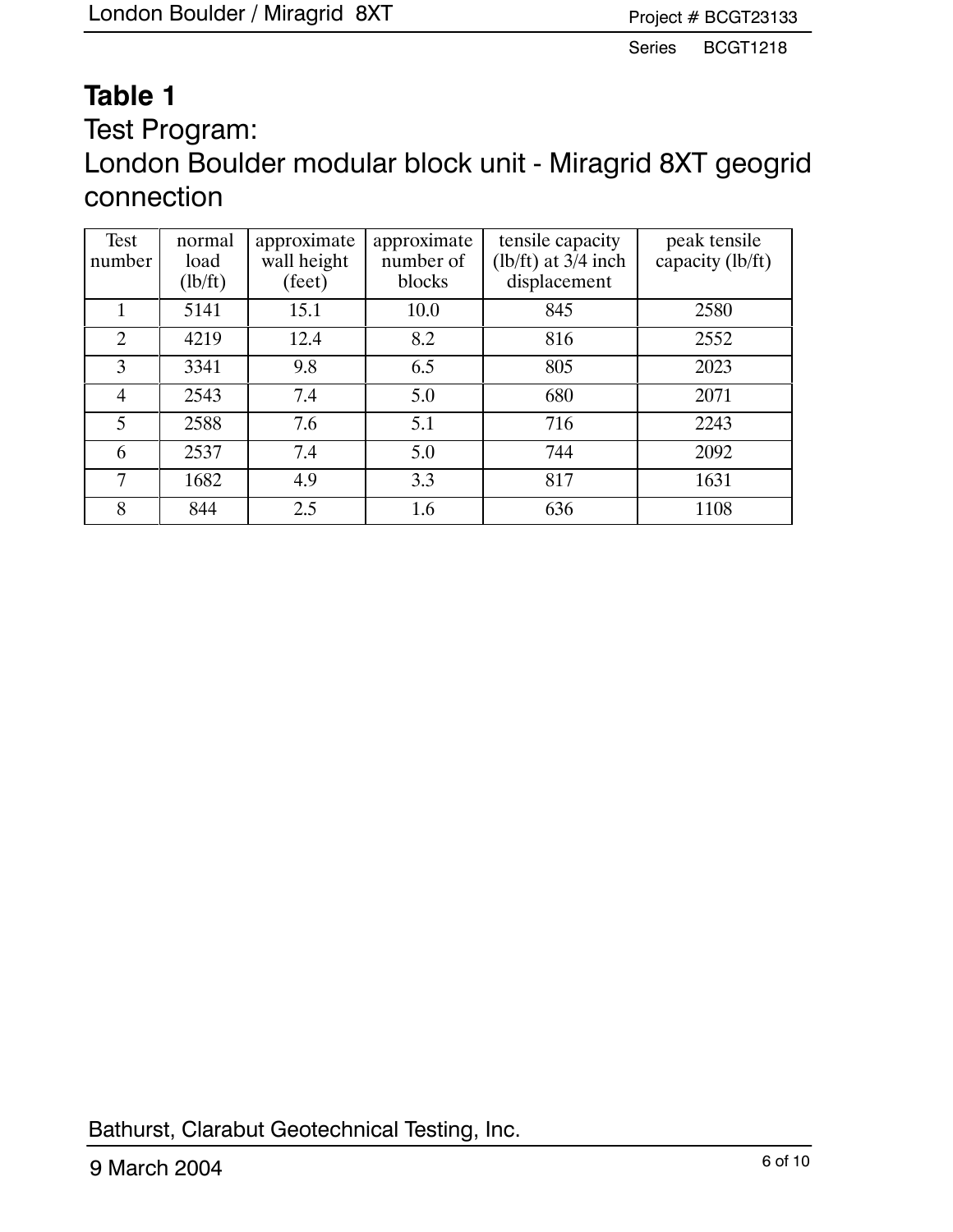

Figure 1: Schematic of connection test apparatus showing London Boulder units and Miragrid 8XT reinforcement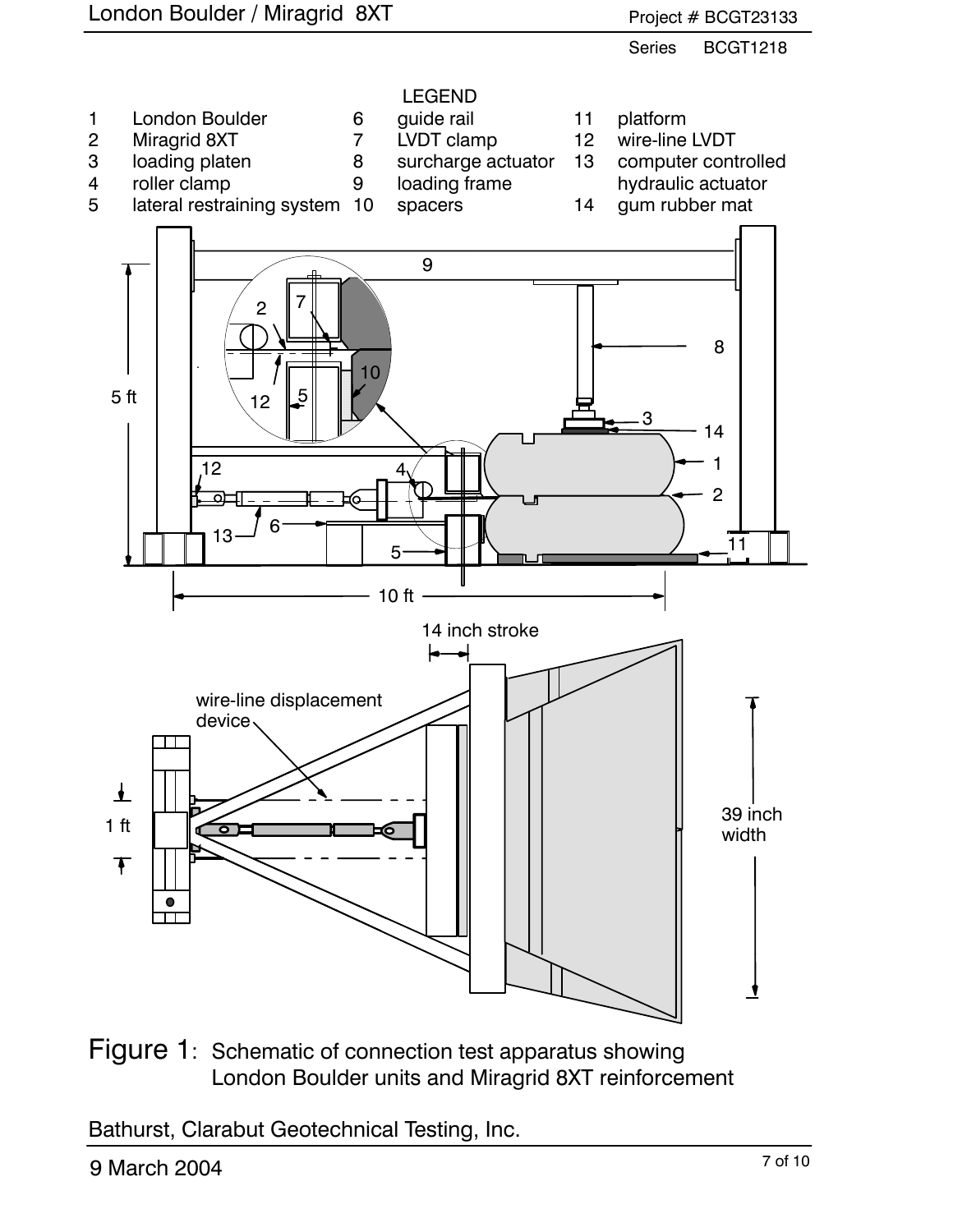

Figure 2: Photograph of the London Boulder block in the connection test apparatus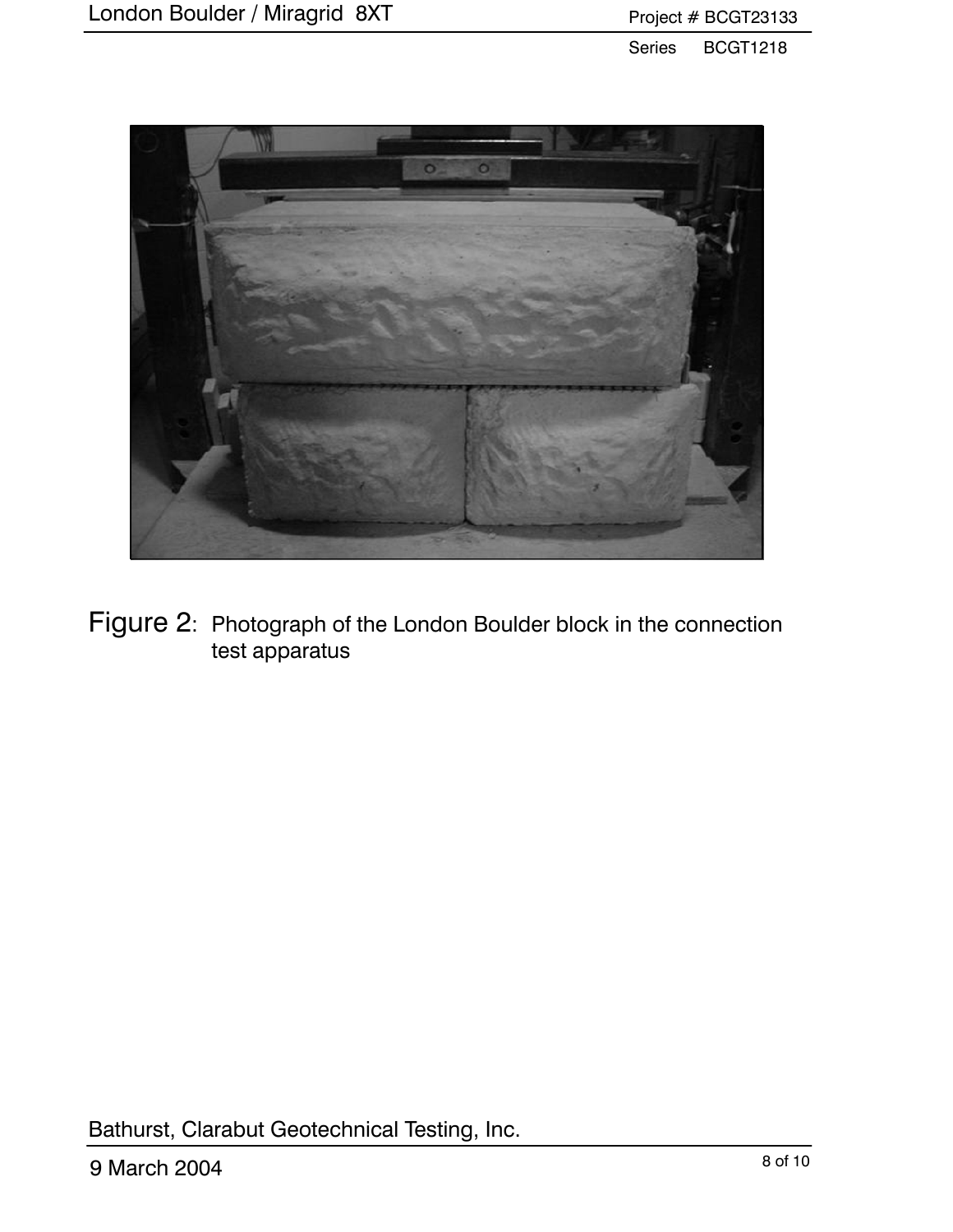

N, normal load (lb/ft)